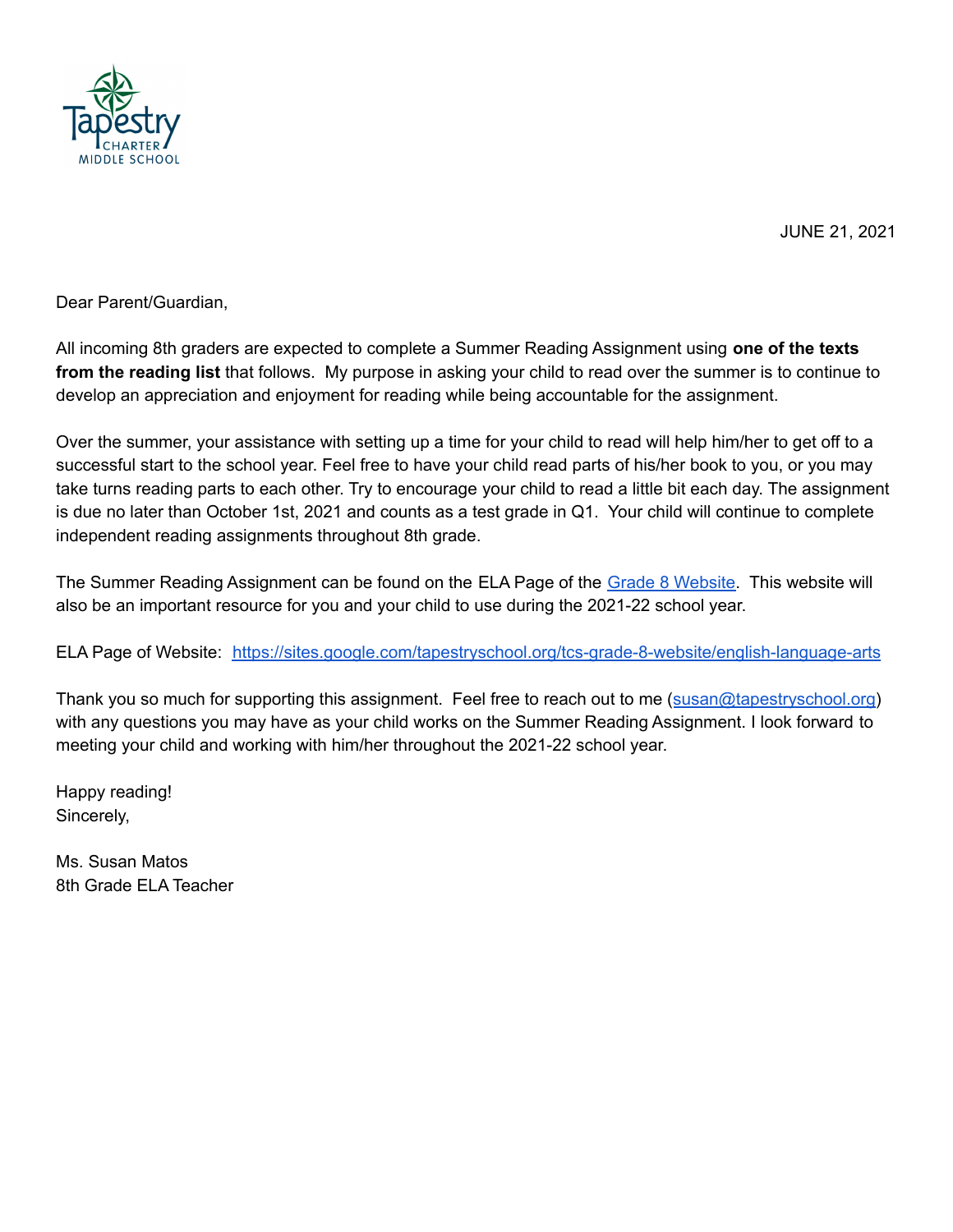# **Shadow and Bone** (any book from the Trilogy) by Leigh Bardugo

"Better than Harry Potter! Bardugo crafts a first-rate adventure, a poignant romance, and an intriguing mystery!" ―Rick Riordan, bestselling author of the Percy Jackson series

| Grade level | Lexile measure | #1 in Children's Fantasy & Magic Books   |  |
|-------------|----------------|------------------------------------------|--|
| $\Box$      | ନ∩             | #1 in Teen & Young Adult Monster Fiction |  |
| $7 - 12$    | 800L           | #1 in Teen & Young Adult Science Fiction |  |

# **Aristotle and Dante Discover the Secrets of the Universe** by Benjamin Alire Sáenz

This Printz Honor Book is a "tender, honest exploration of identity" (Publishers Weekly) that distills lyrical truths about family and friendship.

| Grade level | Lexile measure | #1 in Teen & Young Adult Fiction about Being a Teen (Books) |
|-------------|----------------|-------------------------------------------------------------|
| 國           | প্র            | #7 in Teen & Young Adult LGBTQ+ Fiction (Books)             |
| $7 - 9$     | <b>HL380L</b>  | #8 in Teen & Young Adult Friendship Fiction                 |

# **The Poet X** by Elizabeth Acevedo

This young adult novel written in PROSE (free verse poetry), a selection of the Schomburg Center's Black Liberation Reading List, is an excellent choice for accelerated readers.

| Grade level       | Reading age        |                                                                                                                    |
|-------------------|--------------------|--------------------------------------------------------------------------------------------------------------------|
| $\Box$ @<br>8 - 9 | ↔<br>13 - 17 years | #2 in Teen & Young Adult Fiction about Emigration & Immigration<br>#10 in Teen & Young Adult Coming of Age Fiction |
|                   |                    | PDF AVAILABLE HERE                                                                                                 |

# **Refugee** by Alan Gratz

A tour de force from acclaimed author Alan Gratz, this timely -- and timeless -- novel tells the powerful story of three different children from three different time periods seeking refuge.

| Grade level | Lexile measure | #2 in Children's Fiction on Social Situations      |
|-------------|----------------|----------------------------------------------------|
| $\Box$      | ਜ਼             | #3 in Children's Military Fiction (Books)          |
| $4 - 7$     | 800L           | #37 in Children's Action & Adventure Books (Books) |

#### **TAPESTRY HAS COPIES OF THIS BOOK FOR BORROWING PDF** AVAILABLE **[HERE](http://www.summithill.org/documents/teacher_documents/176/1587153047refugee_-_alan_gratz.pdftext.pdf)**

**Other novels by Alan Gratz suitable for summer reading:** *Prisoner B-3087, Projekt 1065,* and *Ground Zero*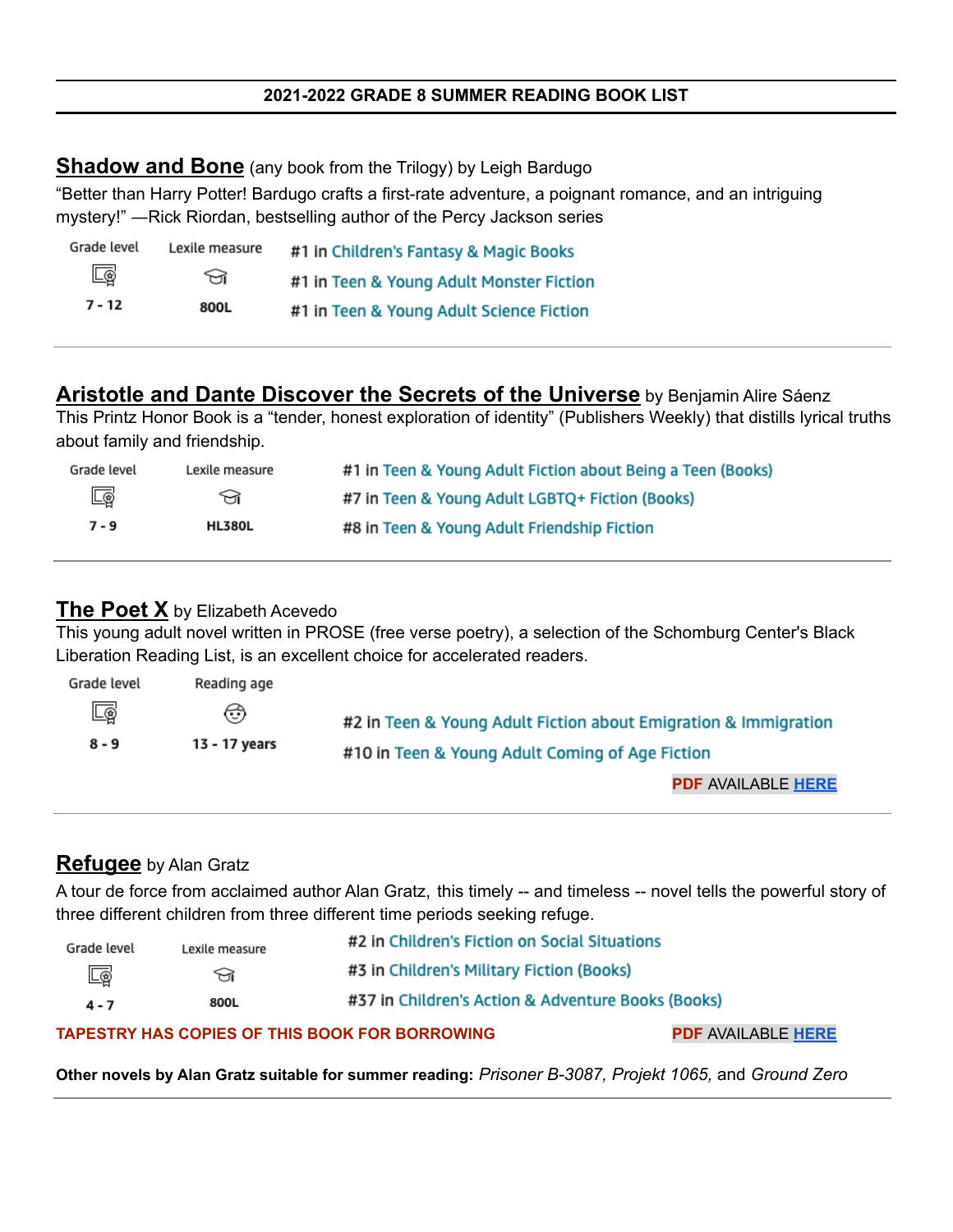# **2021-2022 GRADE 8 SUMMER READING BOOK LIST (continued)**

# **Unbroken (The Young Adult Adaptation): An Olympian's Journey from Airman to Castaway to Captive**

NONFICTION by Laura Hillenbrand

This adaptation of *Unbroken* introduces a new generation to one of history's most thrilling survival epics.

| Grade level                                                                        | Lexile measure | #1 in Teen & Young Adult Sports Biographies     |  |
|------------------------------------------------------------------------------------|----------------|-------------------------------------------------|--|
| Lø                                                                                 | তা             | #1 in Teen & Young Adult Military History       |  |
| $7 - 9$                                                                            | 850L           | #1 in Teen & Young Adult Historical Biographies |  |
| <b>TAPESTRY HAS COPIES OF THIS BOOK FOR BORROWING</b><br><b>PDF AVAILABLE HERE</b> |                |                                                 |  |

#### **No Barriers (The Young Adult Adaptation): A Blind Man's Journey to Kayak the Grand Canyon**

NONFICTION by Erik Weihenmayer & Buddy Levy

Erik Weihenmayer has a long history of turning obstacles into adventures. Born with a rare condition that blinded him as a teenager, he never let his diagnosis hold him back from a full life. This special edition of *No Barriers* introduces kids to the incredible true story of Erik's most terrifying journey: solo kayaking the thunderous whitewater of the Grand Canyon.

| Grade level | Lexile measure |                                                        |
|-------------|----------------|--------------------------------------------------------|
| <u>Lø</u>   | ਜ਼             | #4 in Teen & Young Adult Extreme Sports                |
| $8 - 12$    | 1010L          | #13 in Teen & Young Adult Camping & Outdoor Activities |

# **Summer Reading Rubric**

|                                 | <b>Advanced (88-100)</b>                                                                     | Proficient (76-87)                                                                                     | Adequate (65-75)                                                                                      | Inadequate (0-64)                                                         |
|---------------------------------|----------------------------------------------------------------------------------------------|--------------------------------------------------------------------------------------------------------|-------------------------------------------------------------------------------------------------------|---------------------------------------------------------------------------|
| <b>Effort / Style</b>           | All responses were<br>written in meaningful<br>and complete sentences<br>with a clear voice. | Most responses were<br>written in meaningful<br>and complete<br>sentences with clear<br>student voice. | More than half of the<br>responses were simple<br>comments or summaries<br>that showed little effort. | Very brief and/or<br>missing responses.                                   |
| <b>Quality of</b><br>thought    | Responses demonstrate<br>depth, analysis and<br>interpretation of the text<br>as a whole.    | Responses mostly show<br>depth of thought,<br>analysis and<br>interpretation made<br>with the text.    | Most responses are<br>surface level, with very<br>little depth of analysis.                           | Responses demonstrate<br>little or no attempt to<br>analyze or interpret. |
| <b>Interaction with</b><br>text | Deeply interacted/<br>connected with text                                                    | Interacted/connected<br>with text on higher than<br>surface level                                      | Somewhat interacted/<br>connected with novel                                                          | Clearly did not interact<br>or connect with the<br>text.                  |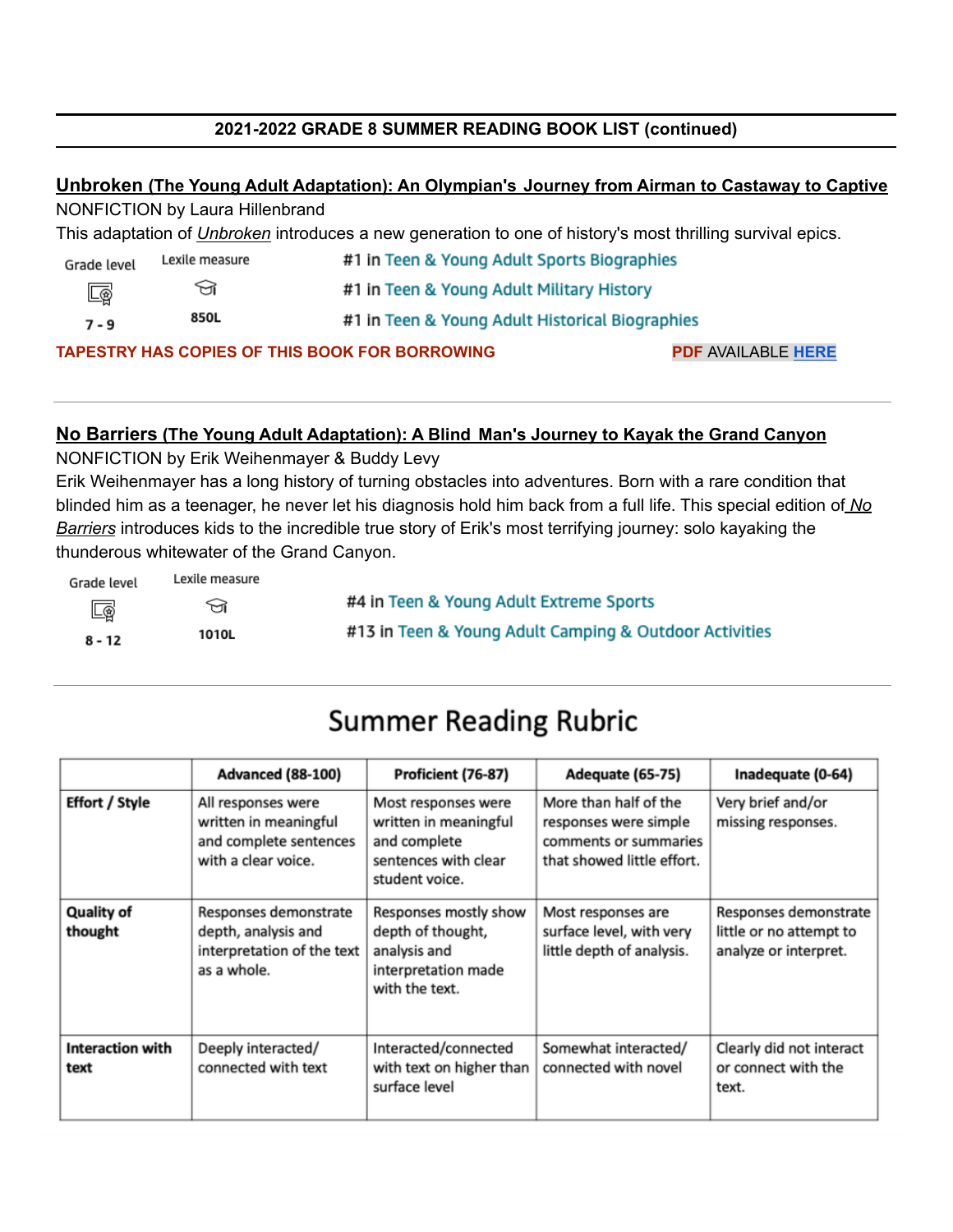# **Reading Record - Fiction**

Complete this chart IF your text was **FICTION** Assignment. You may make your own chart if you'd like to handwrite your answers but make sure a response is given for each section.

Your Name:

Book Title: Author: Total Pages:

# **Reading Record**

Complete each of the thinking boxes below and provide as much detail as possible.

| Who was the main character (protagonist)?<br>Was there a villain (antagonist)? Describe<br>them (physical appearance & personality). | Describe the setting (where and when the<br>events take place) and explain why the<br>setting is important to the story.                                                | What was the main problem or conflict in<br>the story? Explain the conflict and who it<br>involved.               |
|--------------------------------------------------------------------------------------------------------------------------------------|-------------------------------------------------------------------------------------------------------------------------------------------------------------------------|-------------------------------------------------------------------------------------------------------------------|
| Write your answer here                                                                                                               | Write your answer here                                                                                                                                                  | Write your answer here                                                                                            |
| List FIVE main events that took place in<br>order to solve the main problem in the text.                                             | How did the story conclude? Were you<br>satisfied with the ending? Why or why not?                                                                                      | What life lessons or themes could a reader<br>learn from the text?                                                |
| Write your answer here                                                                                                               | Write your answer here                                                                                                                                                  | Write your answer here                                                                                            |
| Explain the mood (reader's reaction or<br>feelings) this book created in you. Use text<br>examples in your response.                 | Rate the difficulty of this book from 1<br>(probably too easy) to 5 (I had to reread<br>parts to understand) and explain your<br>rating. What made it easier or harder? | Why and/or how did you choose this book<br>for summer reading? Write at least 3<br>sentences explaining yourself. |
| Write your answer here                                                                                                               | Write your answer here                                                                                                                                                  | Write your answer here                                                                                            |